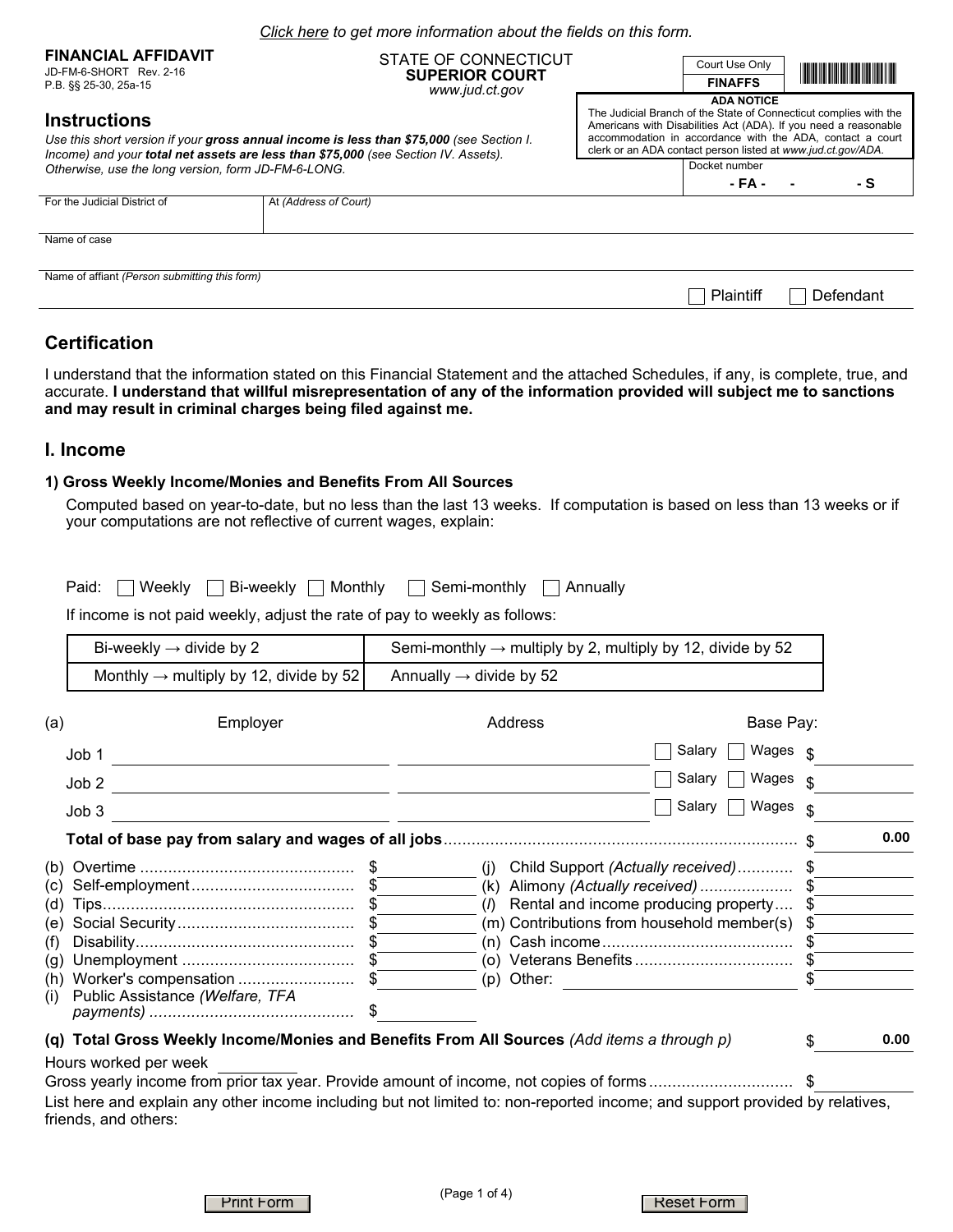### **2) Mandatory Deductions** *(If consistent deductions don't occur every pay check provide average amounts.)*

|                                                                                                                                                                          |      | Job 1                                                                                                                | Job <sub>2</sub>                                                       | Job 3                   | <b>Totals</b> |
|--------------------------------------------------------------------------------------------------------------------------------------------------------------------------|------|----------------------------------------------------------------------------------------------------------------------|------------------------------------------------------------------------|-------------------------|---------------|
| (1) Federal income tax deductions                                                                                                                                        | \$   | \$                                                                                                                   | \$                                                                     | \$                      | 0.00          |
| (claiming<br>exemptions)                                                                                                                                                 |      |                                                                                                                      |                                                                        |                         |               |
| (2) Social Security or Mandatory Retirement                                                                                                                              | \$   |                                                                                                                      | \$                                                                     | \$                      | 0.00          |
| (3) State income tax deductions                                                                                                                                          |      |                                                                                                                      |                                                                        | \$                      | 0.00          |
| (claiming exemptions)                                                                                                                                                    |      |                                                                                                                      |                                                                        |                         |               |
| (4) Medicare                                                                                                                                                             | \$   | \$                                                                                                                   | \$                                                                     | \$                      | 0.00          |
| (5) Health insurance                                                                                                                                                     | \$   | \$                                                                                                                   | \$                                                                     | \$                      | 0.00          |
| (6) Union dues                                                                                                                                                           | \$   | \$                                                                                                                   | \$                                                                     | \$                      | 0.00          |
| (7) Prior court order - child support or alimony                                                                                                                         | \$   |                                                                                                                      | \$                                                                     | \$                      | 0.00          |
| (8) Total Mandatory Deductions<br>(add items 1 through 7)                                                                                                                | \$   | 0.00~\$                                                                                                              | 0.00~\$                                                                | 0.00~\$                 | 0.00          |
|                                                                                                                                                                          |      |                                                                                                                      |                                                                        |                         | 0.00          |
| Subtract the Total Mandatory Deductions [see item I., 2), (8)] from the Total Gross Weekly Income/Monies and Benefits                                                    |      |                                                                                                                      |                                                                        |                         |               |
| From All Sources [see item I., 1), q) ]                                                                                                                                  |      |                                                                                                                      |                                                                        |                         |               |
|                                                                                                                                                                          |      |                                                                                                                      |                                                                        |                         |               |
| II. Weekly Expenses Not Deducted From Pay                                                                                                                                |      |                                                                                                                      |                                                                        |                         |               |
| If expenses are not paid weekly, adjust the rate of payment to weekly as follows:                                                                                        |      |                                                                                                                      |                                                                        |                         |               |
| Bi-weekly $\rightarrow$ divide by 2                                                                                                                                      |      |                                                                                                                      | Semi-monthly $\rightarrow$ multiply by 2, multiply by 12, divide by 52 |                         |               |
| Monthly $\rightarrow$ multiply by 12, divide by 52 Annually $\rightarrow$ divide by 52                                                                                   |      |                                                                                                                      |                                                                        |                         |               |
| Insert an ("x") in the box if you are not currently paying the expense, or if someone else is paying the expense.                                                        |      |                                                                                                                      |                                                                        |                         |               |
| Home:                                                                                                                                                                    |      |                                                                                                                      |                                                                        |                         |               |
| Rent or Mortgage (Principal, Interest -<br>\$<br>Real Estate Taxes and Insurance if                                                                                      |      |                                                                                                                      | Property taxes and assessments                                         | ∏\$                     |               |
| escrowed)<br>Utilities:                                                                                                                                                  |      |                                                                                                                      |                                                                        |                         |               |
| \$                                                                                                                                                                       |      |                                                                                                                      | Telephone/Cell/Internet                                                | \$                      |               |
| $\sqrt{2}$                                                                                                                                                               |      |                                                                                                                      |                                                                        | \$                      |               |
| $\boldsymbol{\mathsf{S}}$                                                                                                                                                |      |                                                                                                                      |                                                                        | $\sqrt[6]{\frac{1}{2}}$ |               |
| $\sqrt{3}$                                                                                                                                                               |      |                                                                                                                      |                                                                        |                         |               |
|                                                                                                                                                                          |      |                                                                                                                      |                                                                        | $\frac{1}{2}$           |               |
| Transportation:                                                                                                                                                          |      |                                                                                                                      |                                                                        |                         |               |
| \$                                                                                                                                                                       |      |                                                                                                                      |                                                                        | \$                      |               |
| $\boldsymbol{\mathsf{S}}$                                                                                                                                                |      |                                                                                                                      | Public Transportation                                                  | $\sqrt[6]{\frac{1}{2}}$ |               |
| $\sqrt{3}$<br>Automobile Insurance/Tax/Registration                                                                                                                      |      |                                                                                                                      |                                                                        |                         |               |
| Insurance Premiums:                                                                                                                                                      |      |                                                                                                                      |                                                                        |                         |               |
| Medical/Dental (Out-of-pocket expense                                                                                                                                    |      |                                                                                                                      |                                                                        |                         |               |
| after Health Savings Account/Plan) [5]                                                                                                                                   | Life |                                                                                                                      |                                                                        | \$∟                     |               |
| Uninsured Medical/Dental not paid by insurance manufactured contained and manufactured Medical/Dental not paid by insurance manufactured contained and the United States |      |                                                                                                                      |                                                                        | \$                      |               |
| Clothing                                                                                                                                                                 |      |                                                                                                                      |                                                                        | \$                      |               |
| Child(ren):                                                                                                                                                              |      |                                                                                                                      |                                                                        |                         |               |
| $\Box$ s                                                                                                                                                                 |      |                                                                                                                      | Child Care Expense (after deductions,<br>credits and subsidies)        | \$                      |               |
| Child Support of other children other than                                                                                                                               |      |                                                                                                                      | Child(ren)'s activities (e.g., lessons, sports,                        |                         |               |
| this case (attach a copy of the order)                                                                                                                                   |      |                                                                                                                      |                                                                        | \$                      |               |
| Alimony: Payable to this spouse<br> \$                                                                                                                                   |      |                                                                                                                      | Alimony: Payable to another spouse                                     | \$                      |               |
|                                                                                                                                                                          |      |                                                                                                                      |                                                                        | \$                      |               |
| Other (Specify):                                                                                                                                                         |      | <u> 1989 - Johann Stein, marwolaethau a bhann an t-Amhair an t-Amhair an t-Amhair an t-Amhair an t-Amhair an t-A</u> |                                                                        | \$                      |               |
|                                                                                                                                                                          |      |                                                                                                                      |                                                                        | \$                      | 0.00          |
|                                                                                                                                                                          |      |                                                                                                                      |                                                                        |                         |               |

# **III. Liabilities** *(Debts)*

Do not include expenses listed above. Do not include mortgage current principal balance or loan balances that are listed under "Assets."

| <b>Creditor Name /Type of Debt</b>                  | <b>Balance Due</b>          | Date Debt<br>Incurred/<br>Revolvina | Weekly<br>Payment |  |
|-----------------------------------------------------|-----------------------------|-------------------------------------|-------------------|--|
| Credit Card, Consumer, Tax, Health Care, Other Debt |                             |                                     |                   |  |
|                                                     | Joint $\sqrt{3}$<br>Sole    |                                     |                   |  |
|                                                     | Joint $\frac{1}{3}$<br>Sole |                                     |                   |  |



**Reset Form**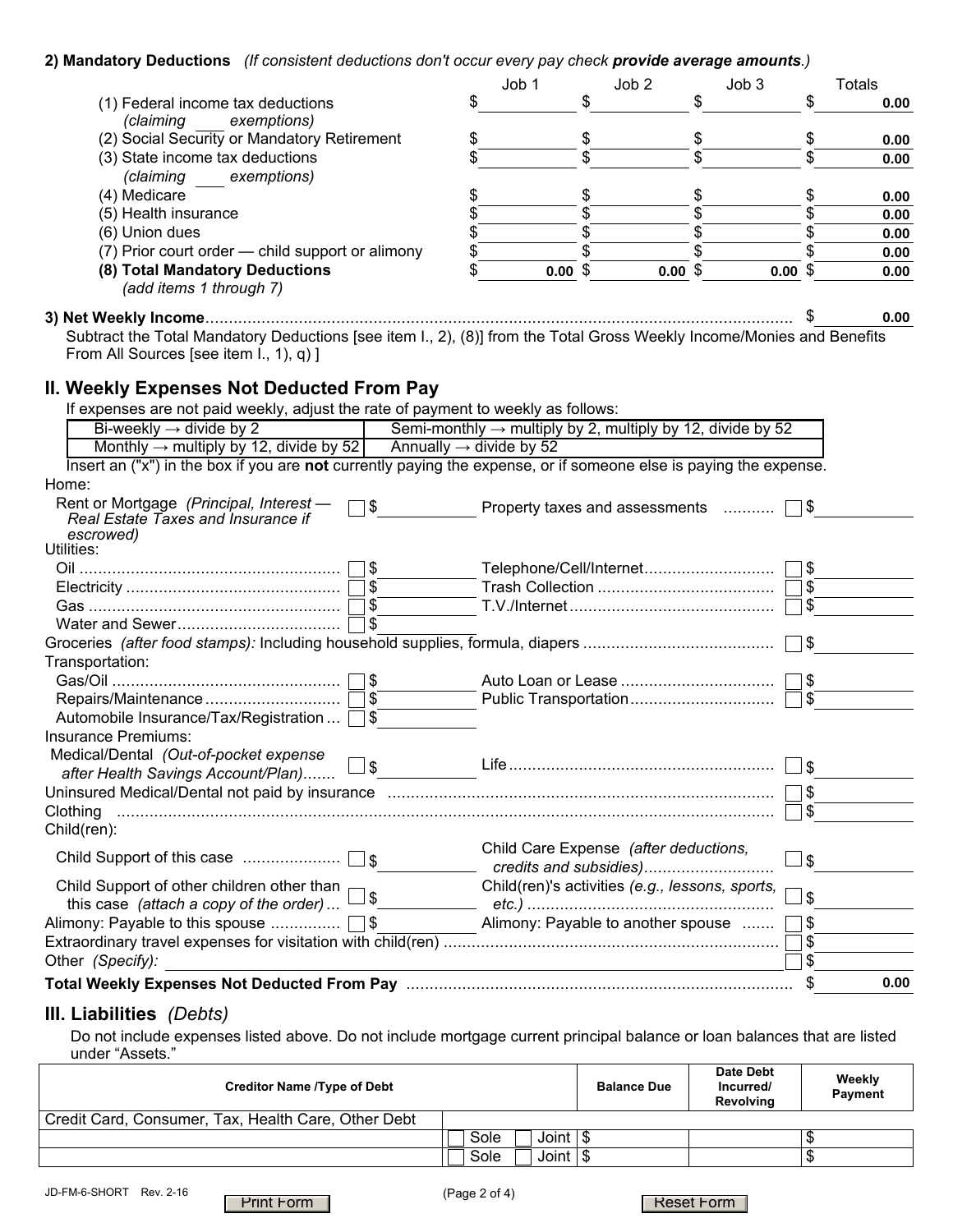|                                       | Sole | Joint   \$ |  |  |      |
|---------------------------------------|------|------------|--|--|------|
|                                       | Sole | Joint   \$ |  |  |      |
|                                       | Sole | Joint   \$ |  |  |      |
|                                       |      |            |  |  |      |
| (B). Total Weekly Liabilities Expense |      |            |  |  | 0.00 |

# **IV. Assets**

*Note: Under "Ownership" indicate S for sole, JTS for joint with spouse, and JTO for joint with other. You must complete the last column to the right "Value of Your Interest" in each applicable section.*  **A. Real Estate** *(including time share)*

| <b>Address</b> |  | Ownership |  |           |                  | a. Fair Market | b. Mortgage<br>Current Principal | c. Equity Line of<br><b>Credit and Other</b> | d. Equity               | e. Value of Your |
|----------------|--|-----------|--|-----------|------------------|----------------|----------------------------------|----------------------------------------------|-------------------------|------------------|
|                |  |           |  | S JTS JTO | Value (Estimate) |                | <b>Balance</b><br>Liens          |                                              | $(d = a minus (b + c))$ | Interest         |
| Home           |  |           |  |           |                  |                |                                  |                                              |                         |                  |
|                |  |           |  |           |                  |                |                                  |                                              | 0.00<br>۰D              |                  |
| Other          |  |           |  |           |                  |                |                                  |                                              |                         |                  |
|                |  |           |  |           |                  |                |                                  |                                              | 0.00                    |                  |
|                |  |           |  |           |                  |                |                                  |                                              | 0.00                    |                  |
|                |  |           |  |           |                  |                |                                  | Total Net Value of Real Estate: \$           |                         | 0.00             |

### **B. Motor Vehicles**

| Year | <b>Make</b> | Model |  |               | Ownership |  |    | a. Value | b. Loan Balance                           |  | c. Equity         |     | d. Value of Your |
|------|-------------|-------|--|---------------|-----------|--|----|----------|-------------------------------------------|--|-------------------|-----|------------------|
|      |             |       |  | s luts luto l |           |  |    |          |                                           |  | $(c = a minus b)$ |     | Interest         |
|      |             |       |  | _             |           |  | ۰D |          |                                           |  | 0.00              | ۰D  |                  |
| :2ا  |             |       |  |               |           |  | ۰D |          |                                           |  | 0.00              | . D |                  |
|      |             |       |  |               |           |  |    |          | <b>Total Net Value of Motor Vehicles:</b> |  |                   |     | 0.00             |

#### **C. Bank Accounts**

Do not include custodial accounts or child(ren)'s assets — complete Section V. below.

|          | <b>Institution</b> | <b>Account Number</b><br>(last 4 numbers only) $\mid S \vert JTS \vert JTO \vert$ | Ownership | <b>Current Balance/</b><br>Value     | <b>Value of Your</b><br>Interest |      |
|----------|--------------------|-----------------------------------------------------------------------------------|-----------|--------------------------------------|----------------------------------|------|
| Checking |                    |                                                                                   |           |                                      |                                  |      |
|          |                    |                                                                                   |           |                                      | \$                               |      |
| Savings  |                    |                                                                                   |           |                                      |                                  |      |
|          |                    |                                                                                   |           |                                      | \$                               |      |
| Other    |                    |                                                                                   |           |                                      |                                  |      |
|          |                    |                                                                                   |           |                                      | \$                               |      |
|          |                    |                                                                                   |           | Total Net Value of Bank Accounts: \$ |                                  | 0.00 |

#### **D. Stocks, Bonds, Mutual Funds**

| Company | <b>Account Number</b><br>(last 4 numbers only) | <b>Listed Beneficiary</b>                          | <b>Current Balance/</b><br>Value |
|---------|------------------------------------------------|----------------------------------------------------|----------------------------------|
|         |                                                |                                                    |                                  |
|         |                                                |                                                    |                                  |
|         |                                                | Total Net Value of Stocks, Bonds, Mutual Funds: \$ | 0.00                             |

#### **E. Insurance** *(exclude children) D = Disability L = Life*

| Name of Insured | D L | Company | <b>Account Number</b><br>(last 4 numbers only) | <b>Listed Beneficiary</b>            | <b>Current Balance/</b><br>Value |
|-----------------|-----|---------|------------------------------------------------|--------------------------------------|----------------------------------|
|                 |     |         |                                                |                                      | ۰D                               |
|                 |     |         |                                                |                                      |                                  |
|                 |     |         |                                                | <b>Total Net Value of Insurance:</b> | 0.00                             |

# **F. Retirement Plans** *(Pensions on Interest, Individual IRA, 401K, Keogh, etc.)*

| <b>Type of Plan</b> | <b>IName of Plan/Bank/Company</b>   P | <b>Account Number</b><br>$\vert$ (last 4 numbers only) | <b>Listed Beneficiary</b>                   | Receiving<br><b>Pavments</b> | <b>Current Balance/</b><br>Value |
|---------------------|---------------------------------------|--------------------------------------------------------|---------------------------------------------|------------------------------|----------------------------------|
|                     |                                       |                                                        |                                             | Nol \$<br>Yes                |                                  |
|                     |                                       |                                                        |                                             | Nol \$<br>Yes                |                                  |
|                     |                                       |                                                        | <b>Total Net Value of Retirement Plans:</b> |                              | 0.00                             |

### **G. Business Interest/Self-Employment**

If you own an interest in a business, or are self-employed, complete this section.

**Name of Business Percent Owned Percent Owned Percent Owned Value** 

**Total Net Value of Business Interest/Self-Employment: \$**

**Reset Form** 

 $% |$ \$